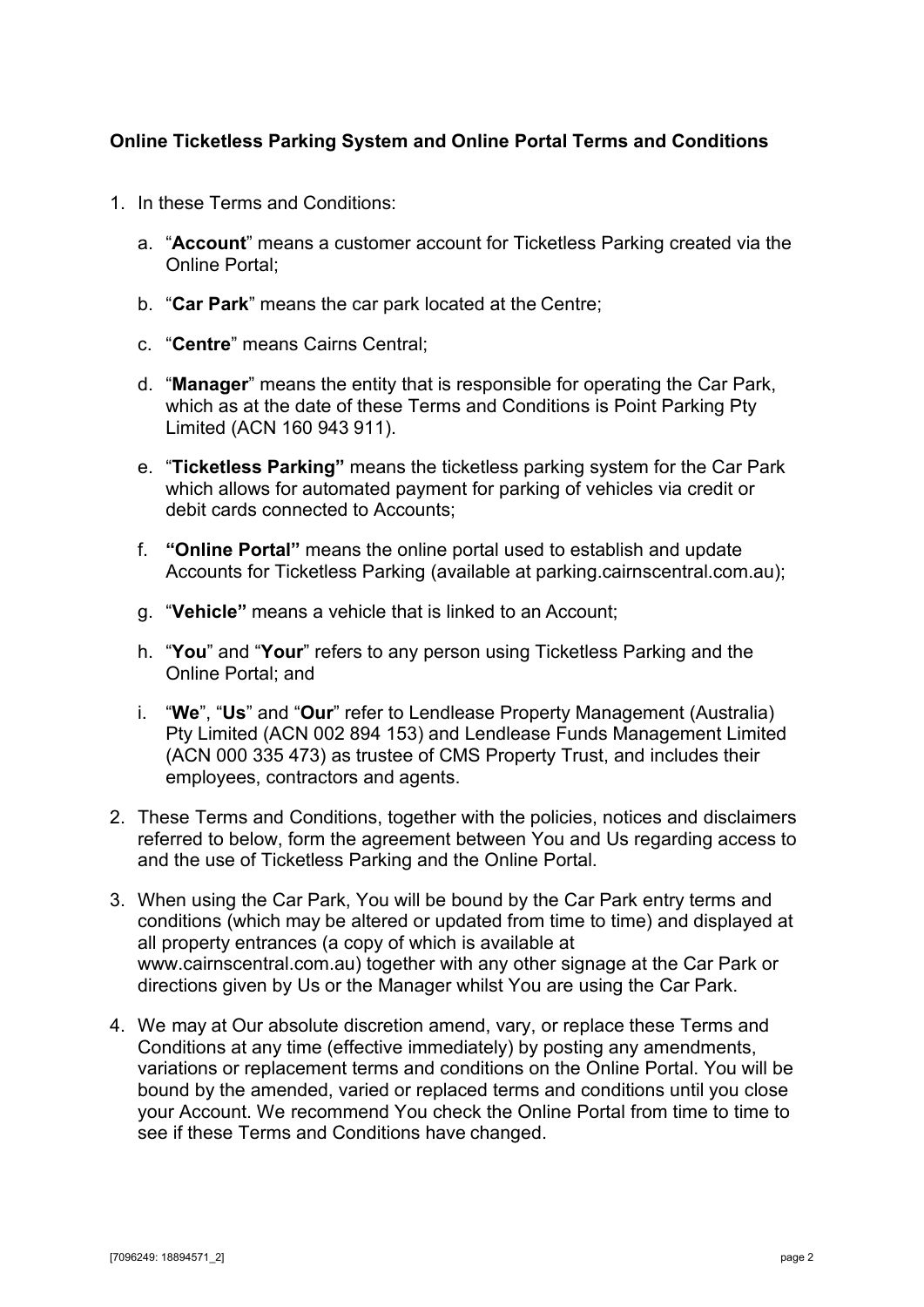## **Registering an account**

- 5. To use the online Ticketless Parking system, You must create an Account via the Online Portal. By creating an Account, you accept these Terms and Conditions.
- 6. We may, in Our absolute discretion, reject, suspend or cancel an Account. We may also change the Account requirements from time to time in Our discretion.
- 7. Without limiting the above, if:
	- a. You do not comply with these Terms and Conditions or if We havereasonable grounds to believe that You are likely to breach them; or
	- b. You give false, inaccurate or misleading information to Us,

We may suspend or terminate Your access to Ticketless Parking and the Online Portal or any part or feature of them.

- 8. If You wish to be recognised as a staff parker, then You must check the 'I am a Retailer' option when using the Online Portal which will require You to provide the store name, store manager and your employment type. Once your employment information has been verified by Us your Account will be updated.
- 9. We will collect personal information when creating an Account. The types of information We may collect include Your name, address, phone number, email address, Vehicle registration and license plate information and credit or debit card details, and any other personal information You provide to Us through the Online Portal. If You do not provide Your personal information to Us, You may not be able to access the Ticketless Parking System and Online Portal. Additional information about Our collection, use and disclosure of Your personal information is set out below.

### **Payments, fees and charges**

- 10.Ticketless Parking uses license plate recognition to capture and record the time ofentry of the Vehicle.
- 11.Fees and charges may apply to your use of Ticketless Parking from time to time. The amount of these fees and charges, and any limits or further conditions which apply to them, will be as listed or specified at www.cairnscentral.com.au (which may be altered or updated from time to time) and/or as notified by the Centre in writing at any time.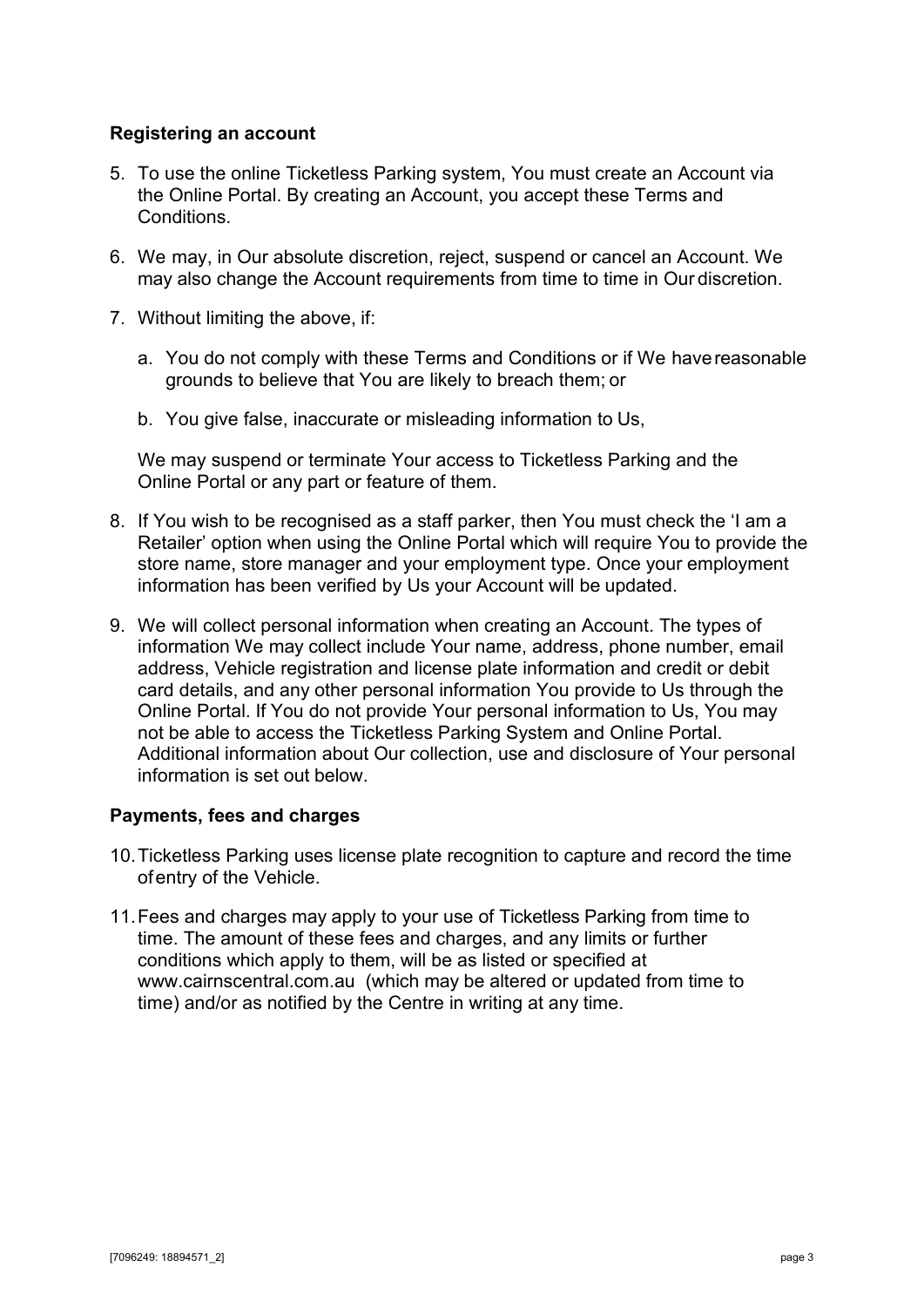- 12.Any discounts that You may be entitled to (including disability parking and cinema or shopping validations) will be applied at the time of payment on the credit or debit card, and will be subject to terms and conditions applying to the provision of such discounts (including any applicable third party terms and conditions that may apply).
- 13.Each time the Vehicle enters and/or exits the Car Park You authorise Us to debit from Your credit or debit card the applicable charges and fees.
- 14.You must pay all fees and charges in connection with the Vehicle's use of the Car Park, including where persons other than You use the Vehicle in the Car Park, and You authorise Us to debit all such amounts from the credit or debit card used.
- 15.If a Vehicle is changed or stolen You must notify us immediately. You are liable for any fees and charges incurred in respect of a Vehicle using the Car Park until You notify Us. We will endeavour to have the Vehicle deactivated from your Account as soon as reasonably practicable after notification.

#### **Credit and debit cards and Statements**

16.By providing Your credit or debit card details You:

- a. warrant that You are the holder of the credit or debit card and are authorised to use it; and
- b. authorise Us to debit the credit or debit card for all fees and charges associated with Your use of the Car Park as specified under these Termsand Conditions.
- 17.You must ensure there are sufficient clear funds/credit available in any credit or debit card to meet Your payment obligations under these Terms and Conditions.
- 18.If there is insufficient credit available in a credit or debit card to meet Your payment obligations under these Terms and Conditions, or Your credit or debit card is declined, You may be charged fees and charges and/or interest by both Your financial institution and by the Centre, and Your Account may be suspended.
- 19.You must notify Us immediately if the credit or debit card expires, is cancelled, is suspended or is otherwise not useable. In these circumstances We may suspend your Account unless You have provided Us with details of an alternative credit or debit card.
- 20.You may view and amend Your Account at any time by logging onto the Online Portal.
- 21.If You believe that fees or charges have been incorrectly debited from your debit or credit card, please notify the Car Park Management at [cairnscentral@pointparking.com.au.](mailto:cairnscentral@pointparking.com.au.)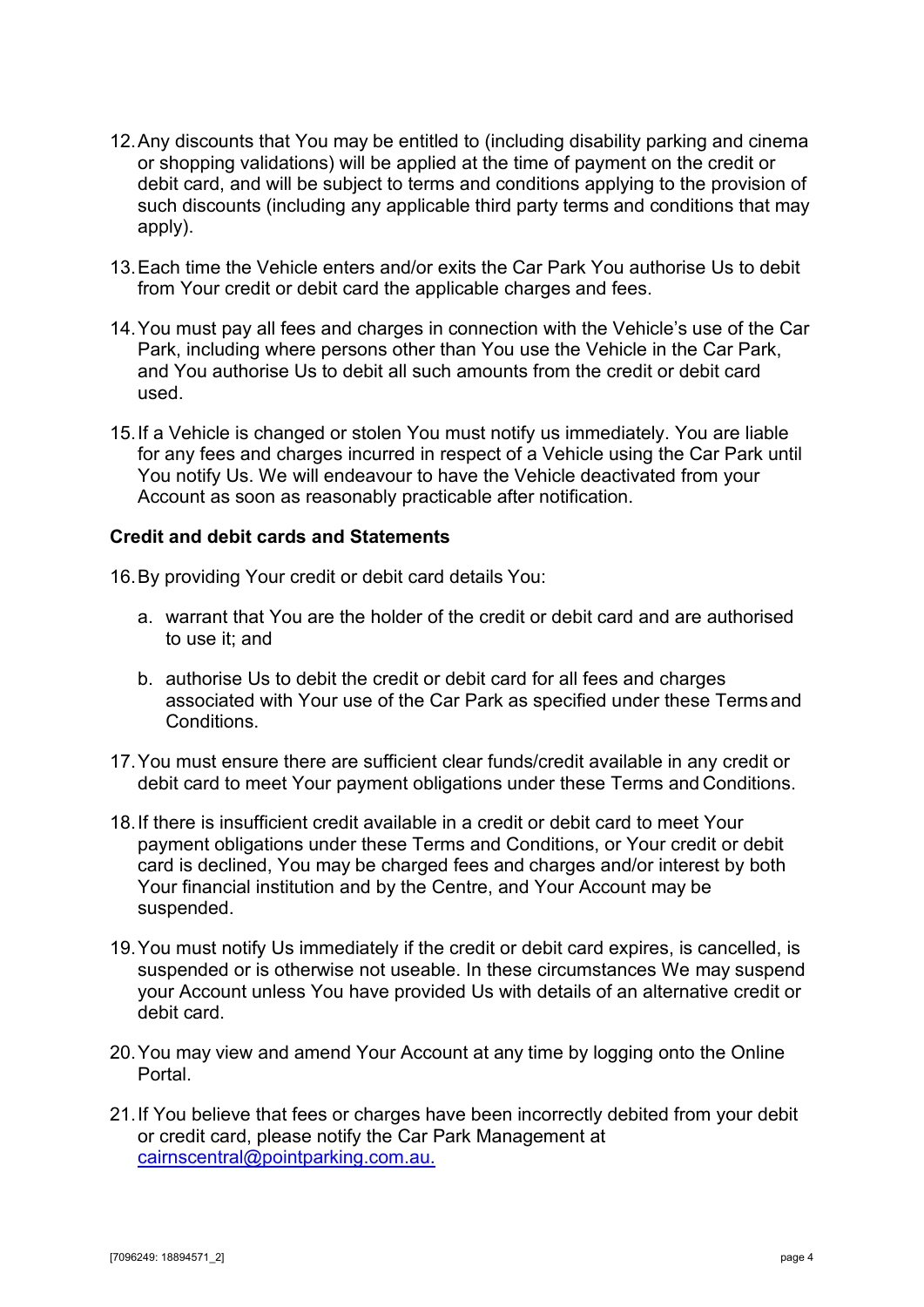22.Your payment Statement for Your Account will be available through the Online Portal.

## **23.Closing an Account**

24. You may notify Us that you wish to close Your Account through the Online **Portal** 

### **Collection of personal information**

25.We will collect personal information when creating an Account. If You do not provide us with the requested personal information You may not be able to establish an Account.

### **Use of personal information**

- 26.By providing Your personal information to Us through the Online Portal, You agree that We may use Your personal information to:
	- a. manage, operate and administer the Car Park;
	- b. process payments from You for Your use of the Car Park;
	- c. contact You about Your use of the Car Park, Your Account, the Online Portal or payments made through the Online Portal; and
	- d. conduct market research and other data analysis regarding the Car Park.
- 27.We may also use Your personal information in accordance with Our Privacy Policy, available at <http://www.cairnscentral.com.au/legal/privacy-policy/>

### **Credit or debit card information**

- 28.If You provide Your credit or debit card details to Us using the Online Portal, Your credit or debit card information will be held and stored in cloud-based servers operated by Our third party service provider which may be located outside of Australia.
- 29.Your credit or debit card details are stored in a database owned and managed by a third party payment processing provider engaged by Us who provides secure online payments through the Online Portal and is used for the purposes of:
	- a. processing payment for Car Park charges as set out in these Termsand Conditions; and
	- b. storing your credit or debit card details for future use.
- 30.We require the third party payment processor to comply with our privacy policy and we take reasonable steps to ensure that it will comply with Australian privacy laws, including for the secure storage of information.
- 31.You can manage Your credit or debit card information by accessing it in the Online Portal.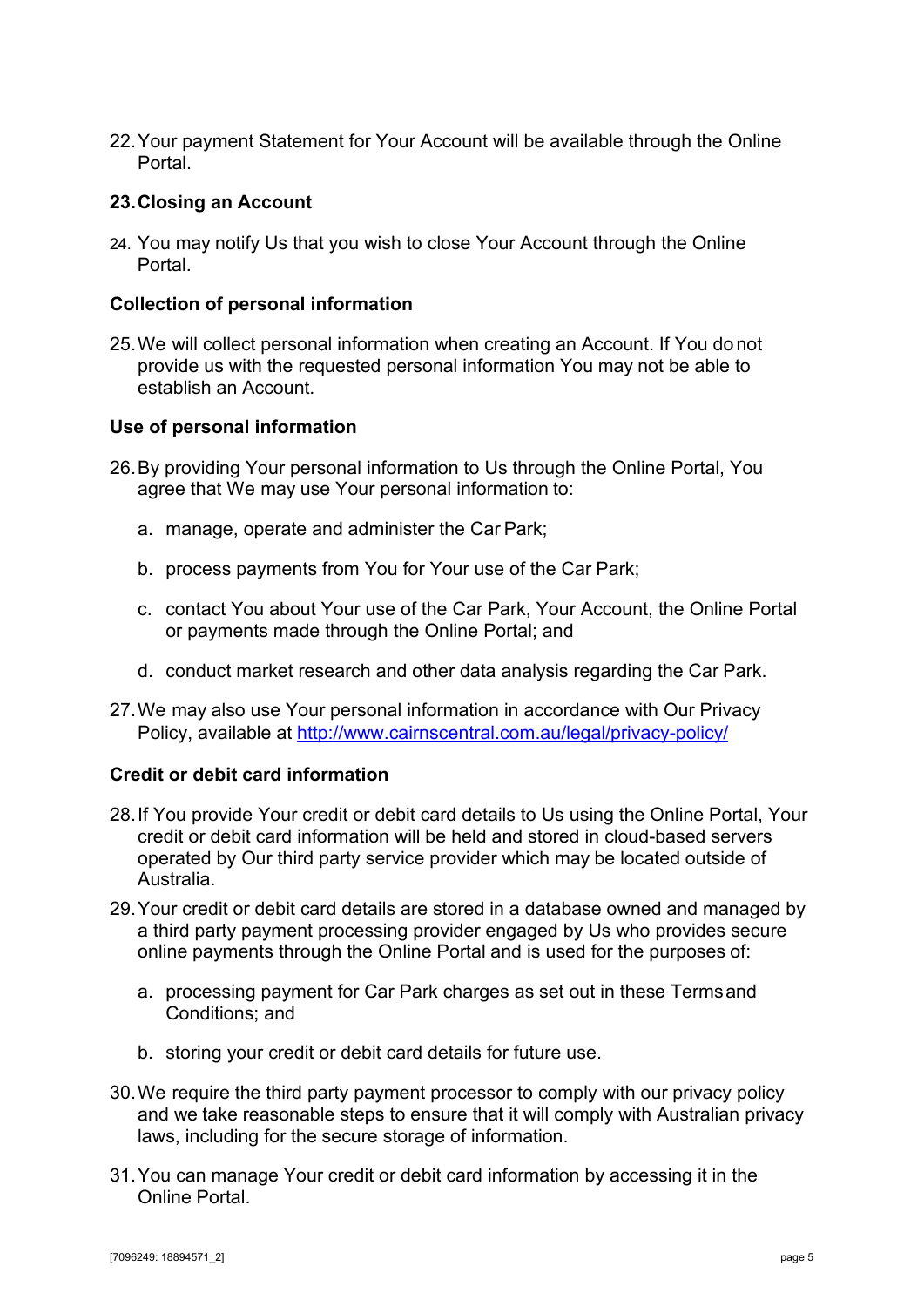## **Disclosure of personal information**

32.We may disclose Your personal information to:

- a. the Manager and Our related companies for purposes of managing and operating the Car Park and Ticketless Parking;
- b. third party service providers who assist Us with information technology systems, cloud-based services, payment processing, Car Park management, call centre and mailhouse services, advisory services (such as auditors, insurers, accounting and legal advisors), security and other third parties involved with operation or management of the Online Portal, the Car Park or Ticketless Parking;
- c. marketing tenant(s) of the Centre fo[r the purpose of managing the Centre, in](http://www.sunshineplaza.com/legal/privacy-policy/)  accordance with the privacy policy at [http://www.cairnscentral.com.au/legal/privacy-policy/;](http://www.sunshineplaza.com/legal/privacy-policy/)
- d. regulatory bodies, governmental agencies and law enforcement bodies; and
- e. other parties as required by law.
- 33.We do not typically disclose personal information outside of Australia. However, We may disclose personal information to the Manager and other companies in the Lendlease Group and their employees outside Australia where transferring the personal information is required to properly and efficiently manage and operate the Car Park and the Centre.

### **Direct marketing**

- 34.If You elect in the Online Portal to receive direct marketing communications from Us, then We, Our related companies and tenant(s) of the Centre may use Your personal information to send You information about offers, promotions, events, Car Park facilities and Our other facilities and services.
- 35.You can opt out of receiving direct marketing communications from Us at any time by unsubscribing to Our communications by clicking on the 'unsubscribe' link in Our email communications to You.

### **Handling Your personal information**

- 36.We handle Your personal information in accordance with Our Privacy Policy, available at [http://www.cairnscentral.com.au/legal/privacy-policy/.](http://www.cairnscentral.com.au/legal/privacy-policy/) Our Privacy Policy includes more information about the collection, use, disclosure andsecurity of Your personal information. The Privacy Policy includes information about how You may request access to, and correction of, personal information We hold about You. It also includes information about how You may make a complaint about how Your personal information has been handled.
- 37.You may also update Your details at any time by logging on to your Account.